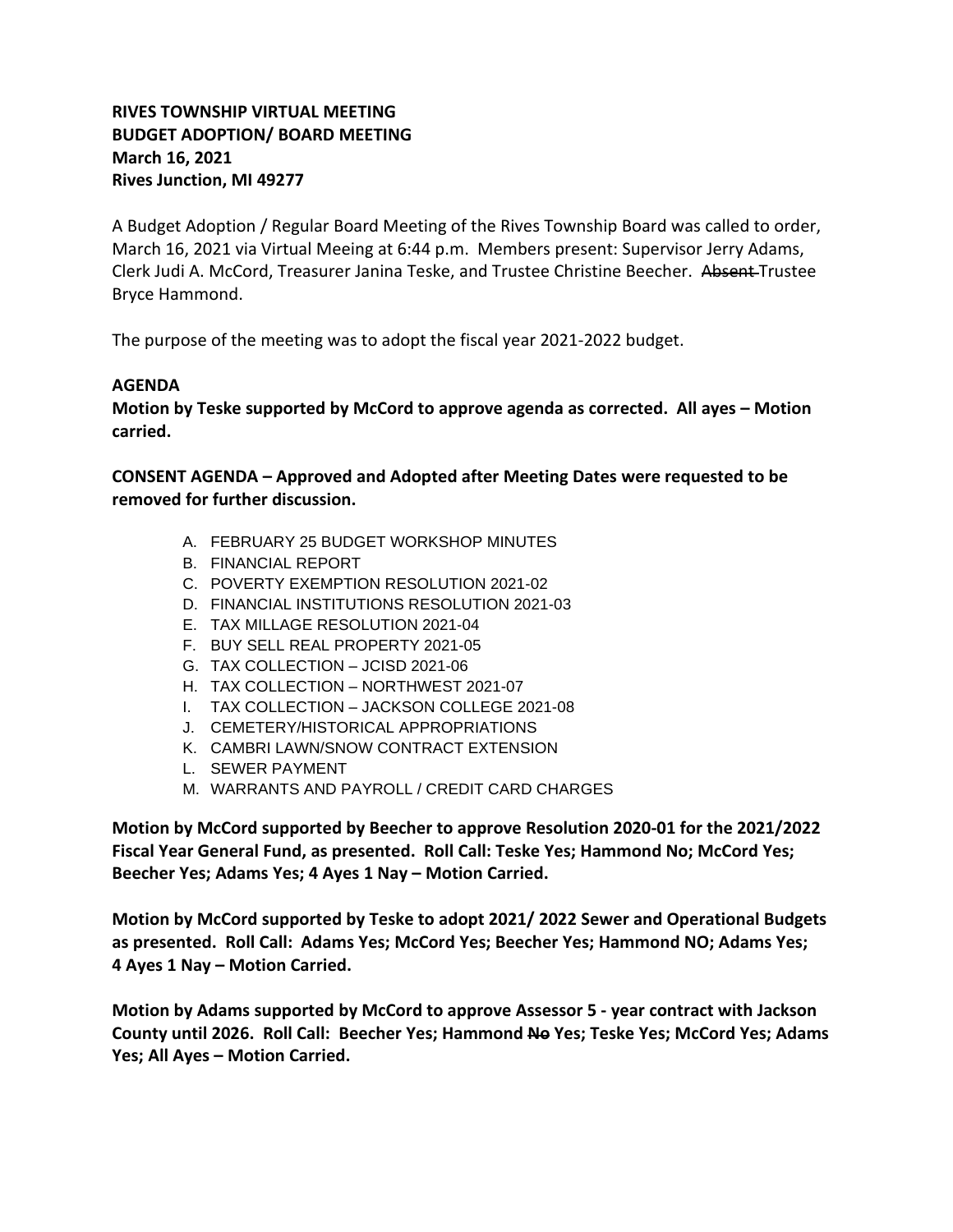**Motion by McCord supported by Teske to purchase 5 meeting room chairs not to exceed \$1000. Roll Call: Hammond No; Beecher No; Adams No; Teske No; McCord No; All Nays – Motion Denied.**

**Motion by McCord supported by Adams to approve IT Right Service Agreement in the amount of \$3600.00. Roll Call: Teske Yes; Hammond No; Beecher Yes; McCord Yes; Adams Yes; 4 Ayes 1 Nay – Motion Carried.**

**Motion by McCord supported by Hammond to approve ITRight Server Replacement and the purchase of two computers not to exceed \$6000.00. Roll Call: McCord Yes; Beecher Yes; Hammond Yes; Adams Yes; Teske Yes; All Ayes – Motion Carried.**

**Motion by Adams supported by McCord to approve 4 % increase for township supervisor. Roll Call: McCord Yes; Beecher No; Teske Yes; Adams Abstain; Hammond No; 2 Ayes 2 Nays 1 Abstain – Motion Denied.**

**Motion by Teske supported by McCord to approve payment to treasurer in the amount of \$20.00 per permit; Roll Call: Hammond No; Adams yes; McCord Yes; Beecher Yes; Teske Yes; Adams Yes; 4 Ayes 1 Nay – Motion Carried.**

**Motion by McCord supported by Adams to approve 4% increase plus \$2000 for non-statutory duties annually for the clerk. Roll Call: McCord Yes; Adams Yes; Teske Yes; Beecher No; Hammond No; 3 Ayes; 2 Nays – Motion Carried.**

**Motion by Adams supported by Teske to increase Per Diem for each Meeting / Committee Pay by \$10.00. Roll Call: McCord Yes; Beecher No; Teske Yes; Hammond No; Adams Yes; 3 Ayes 2 Nays – Motion Carried.**

**Motion by Adams supported by McCord to approve road repairs for Broughwell Road from Rives Junction to Wood Road not to exceed \$104,000.00. Roll Call: Hammond Yes; Teske Yes; Beecher Yes; McCord Yes; Adams Yes; All Ayes – Motion Carried.**

**Motion by Adams supported by Beecher to raise the Zoning Enforcer Salary to \$450 per month and \$100 per land split. McCord Yes; Hammond No; Teske Yes; Adams Yes; Beecher Yes; 4 Ayes 1 Nay – Motion Carried.**

**Motion by McCord supported by Teske to approve Service Maintenance Agreement on Election Equipment not to exceed \$1230. Roll Call: McCord Yes; Beecher Yes; Teske Yes; Adams Yes; Hammond No; 4 Ayes – 1 Nay – Motion Carried.**

**Motion by Adams supported by Teske to rescind moratorium on issuing permits for building on vacant lots on Merry Lane. Teske Yes; Beecher yes; Hammond Yes; Adams yes; McCord yes; All Ayes – Motion Carried.**

**Motion by Adams supported by McCord to approve annual meeting dates as presented. Roll Call: Teske Yes; Beecher Yes; Hammond Yes; McCord Yes; Adams Yes; All Ayes – Motion Carried.**